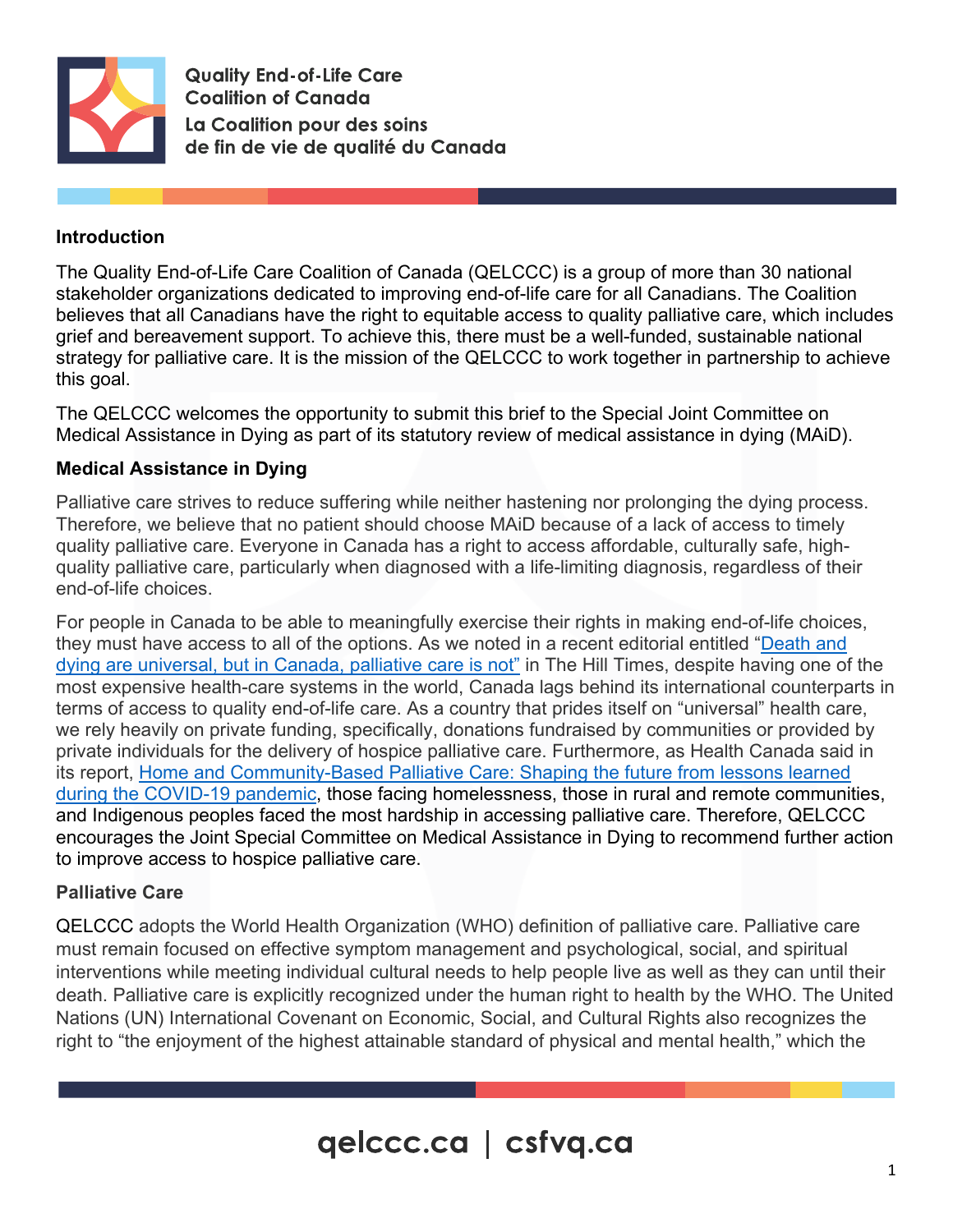

**Quality End-of-Life Care Coalition of Canada** La Coalition pour des soins de fin de vie de qualité du Canada

UN interpreted in 2000 to include an obligation to "refrain from denying or limiting equal access for all persons … to preventative, curative, and palliative health services."

To that end, the QELCCC encourages the Joint Special Committee on Medical Assistance in Dying to adopt the following recommendations:

- 1. Establish a centralized and national coordination office as suggested by the *Framework on Palliative Care in Canada*, such as the Office of Palliative Care (OPC), that will:
	- a. Serve as a single focal point and knowledge centre for palliative care at the federal level.
	- b. Coordinate implementation of the federal government's *Framework* and *Action Plan on Palliative Care in Canada*.
	- c. Play a leadership role in connecting governments and stakeholders across jurisdictions to promote better access to high-quality palliative care in Canada.
	- d. Work with stakeholders to set a common definition of palliative care and consistent standards for the delivery of palliative care.
- 2. Earmark new annual funding to create a Palliative Care Collaborative, comprised of federal, provincial, and territorial government representatives, key health stakeholders, patient groups, and caregivers, to implement the *Framework* and *Action Plan on Palliative Care in Canada*. Priorities would include:
	- a. Measures to facilitate equitable access to palliative care for people of all ages across Canada with a closer look at underserved populations.
	- b. Measures to support palliative care providers, including accurate data collection and research.
	- c. Palliative care education and training for health care providers, volunteers, communities, and caregivers.
- 3. Allocate \$8.75 million of new funding over three years specifically earmarked for palliative and end-of-life care research and knowledge translation, including grief and bereavement care. Of this, dedicate \$750,000 over the three years to seed/proof-of-concept projects, without matching funds.

The QELCCC welcomes the investments the federal government has made so far regarding access to palliative care. However, we would note the federal government has an obligation to report back on its progress in implementing both its *Framework* and *Action Plan on Palliative Care* in December 2023, so we believe it is in the government's interest to take further swift action to ensure everyone in